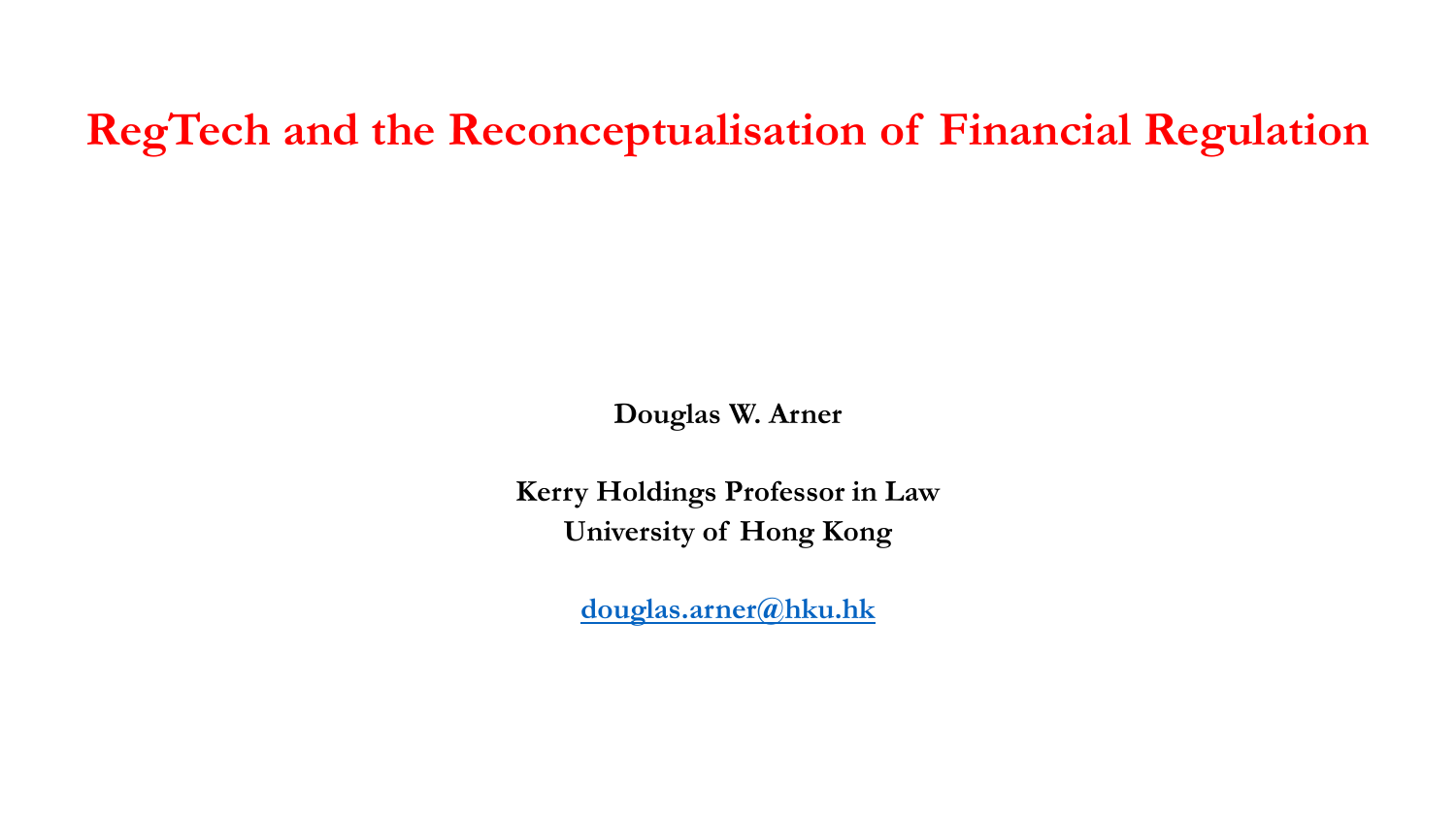### **The Evolution of FinTech:**

### **[https://papers.ssrn.com/sol3/papers.cfm?abstract\\_id=2676553](https://papers.ssrn.com/sol3/papers.cfm?abstract_id=2676553)**

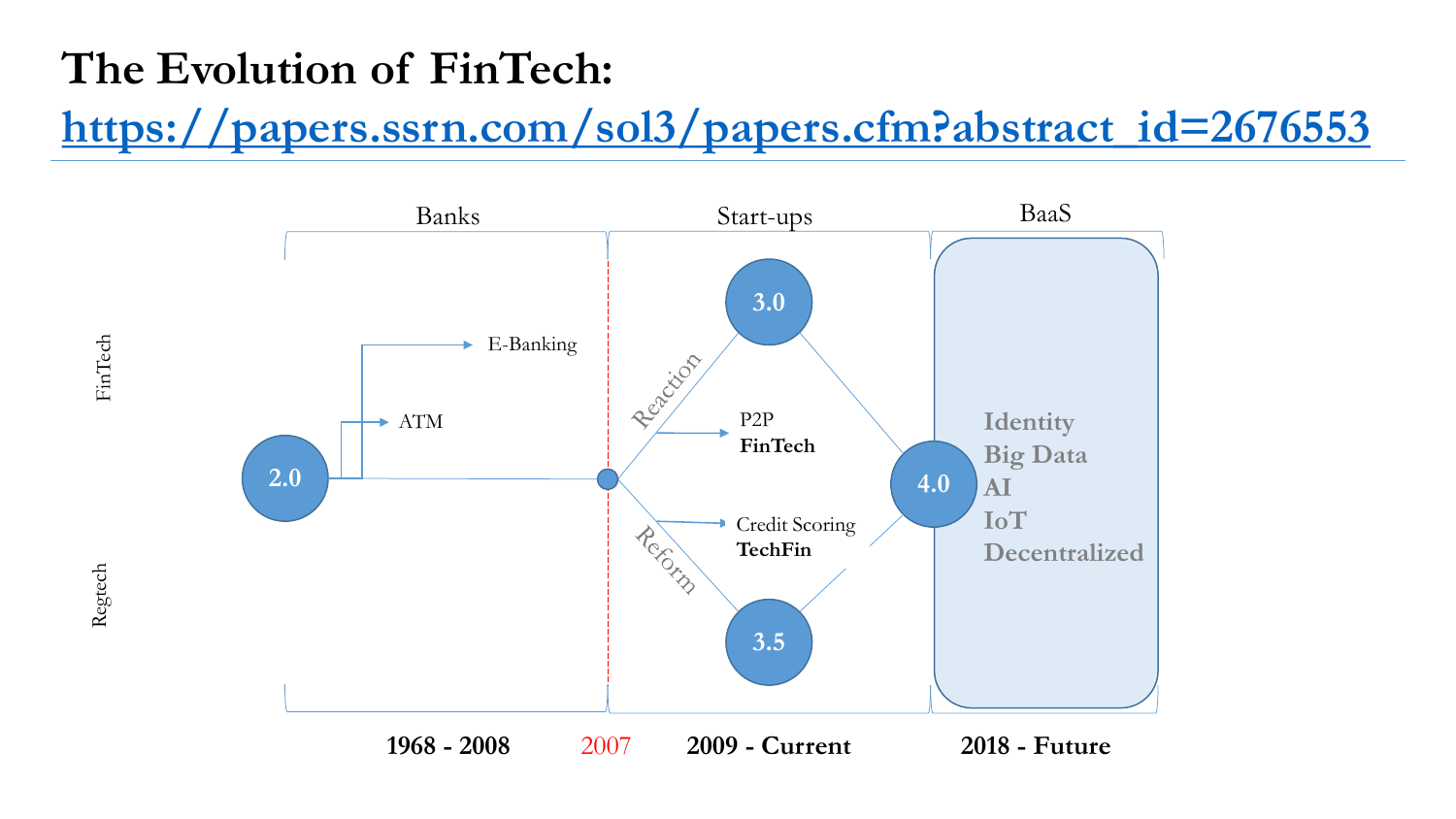# **Mobile vs banking penetration**



#### **South Korea**

Population: 50.2m Formally Banked: 93% Mobile Phone: 111%

#### **Japan**

Population: 127.3m Formally Banked: 96% Mobile Phone: 115%

#### **Vietnam**

Population: 89.7m Formally Banked: 21% Mobile Phone: 131%

#### **New Zealand**

Population: 4.47m Formally Banked: 99% Mobile Phone: 106%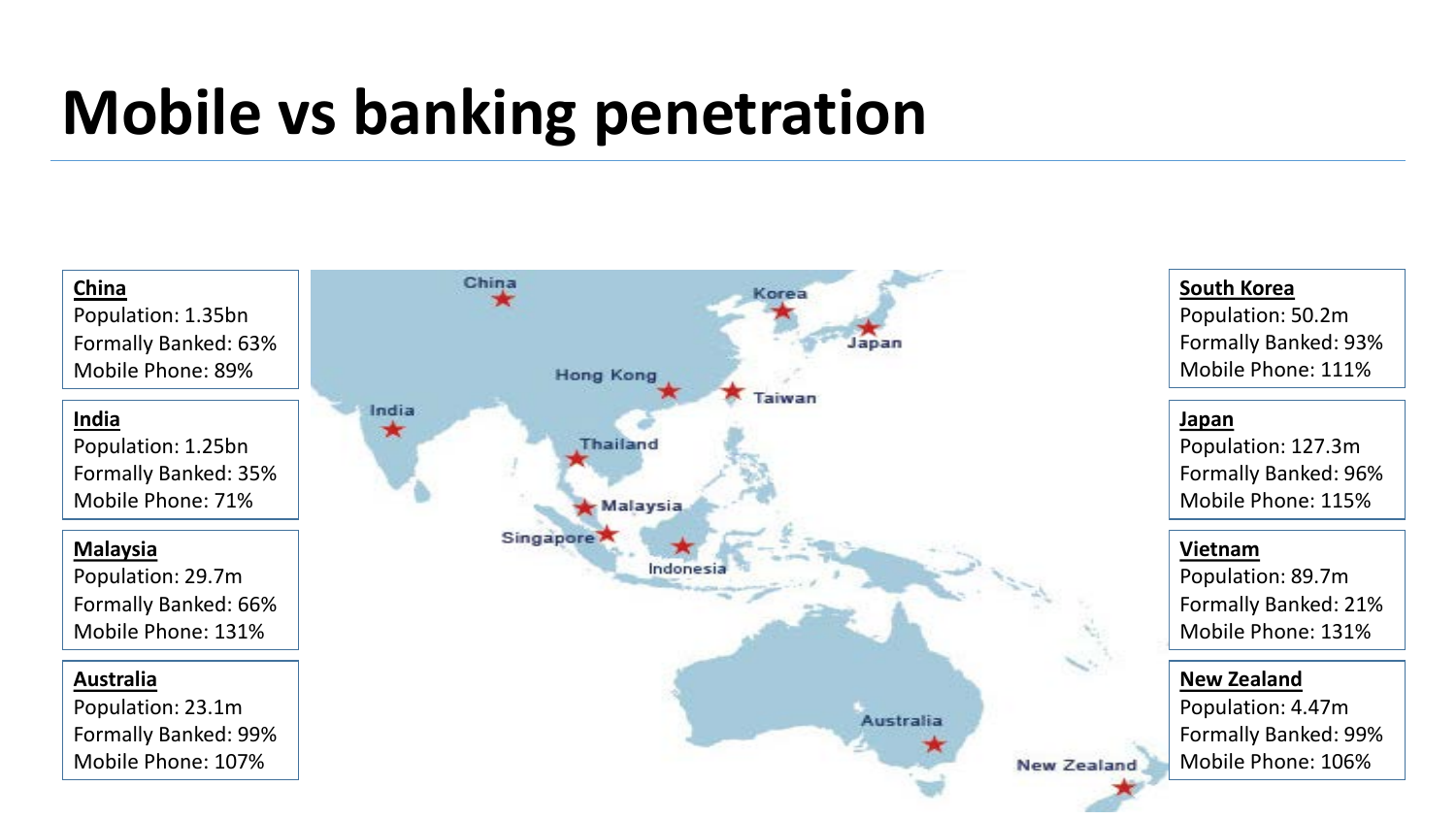Recent FinTech developments primarily prompted by pursuit of financial inclusion and economic development:

**"There are two big opportunities in future financial industry. One is online banking, all financial institutions go online; the other one is internet finance, which is purely led by outsiders"**

> **Jack Ma CEO, Alibaba**

**From FinTech to TechFin:**

SSRN: [https://papers.ssrn.com/sol3/papers.cfm?abstract\\_id=2959925](https://papers.ssrn.com/sol3/papers.cfm?abstract_id=2959925)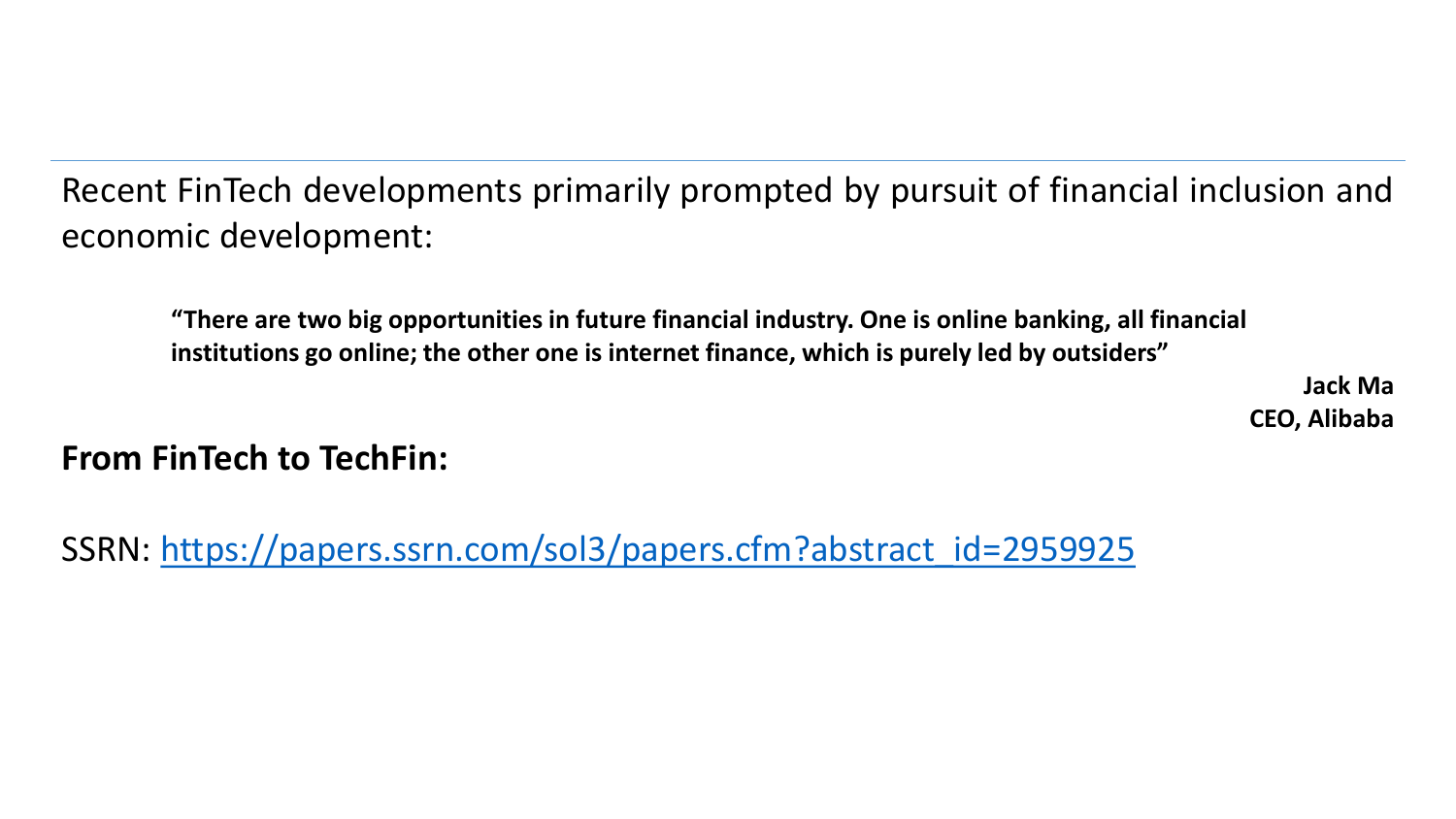# **Regulatory challenges**

New emerging FinTech companies often have limited track records regarding their business (*eg risk management, liquidity and profitability*) and difficulty identifying their obligations (*eg applicable regulations or licences*).

For regulators, these early-stage companies represent a limited prudential & consumer risk. However, exponential company growth can create "risk blind spots". Additionally, frequent failures or fraud can impact market or investor confidence.

| <b>Too Small</b> |                  | <b>Too Large</b> |                             | Too Big to |
|------------------|------------------|------------------|-----------------------------|------------|
| <b>to Care</b>   | Tacit acceptance | to Ignore        | <b>Licensing obligation</b> | Fail       |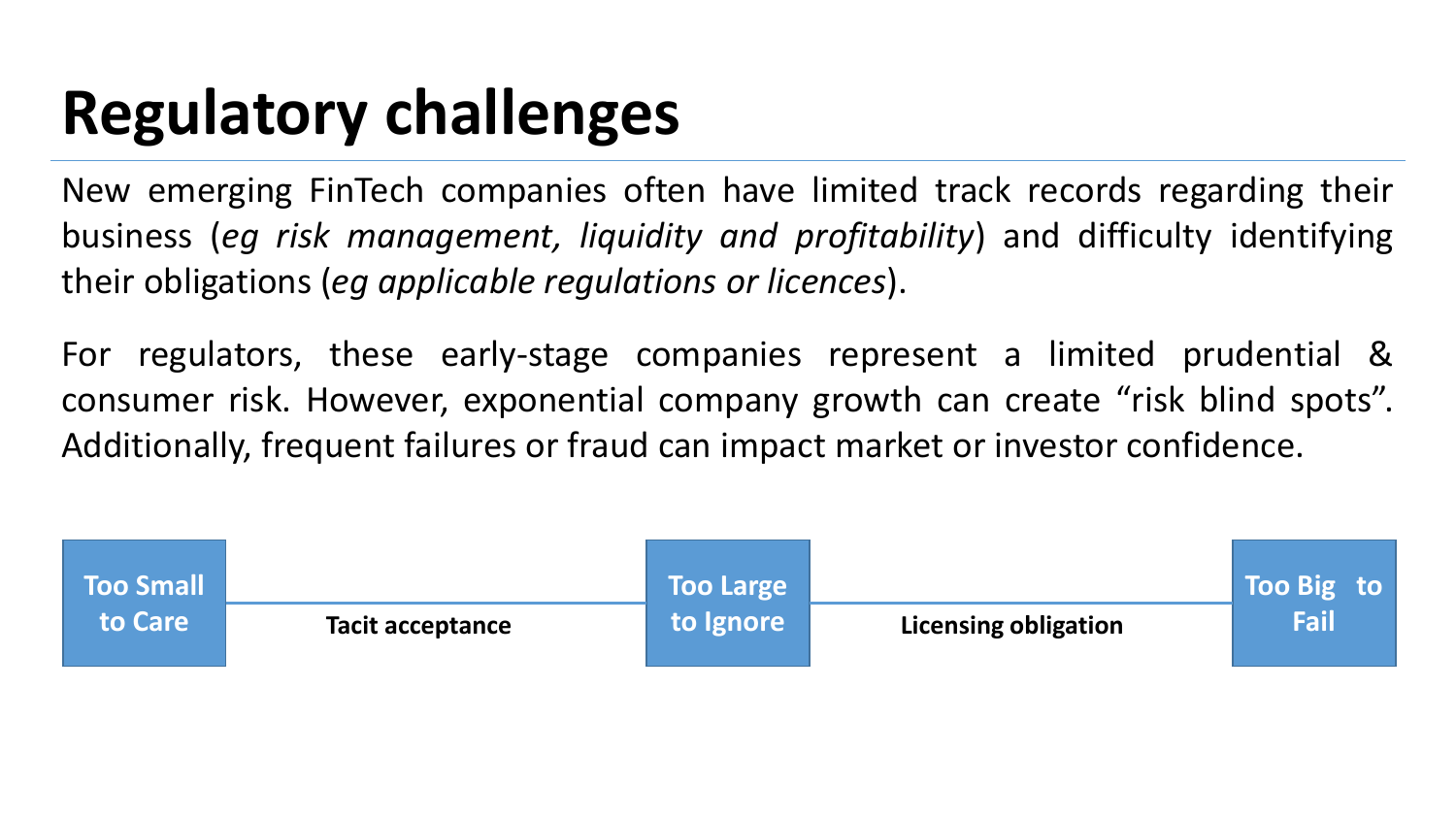# **Options**

- Traditional framework: permissive / restrictive, rules / principles, risk-based
- Pre and Post-Crisis environment: innovation and Volcker
- Doing nothing: permissive / restrictive, intentional / unintentional
- Cautious exploration: forebearance / leniency
- Structured experimentation: sandboxes
- Regulatory design: payments, crowdfunding

**Regulation of DFS in China:** <http://ssrn.com/abstract=2660050>

**From Regulatory Sandboxes to Smart Regulation:** [https://papers.ssrn.com/sol3/papers.cfm?abstract\\_id=3018534](https://papers.ssrn.com/sol3/papers.cfm?abstract_id=3018534)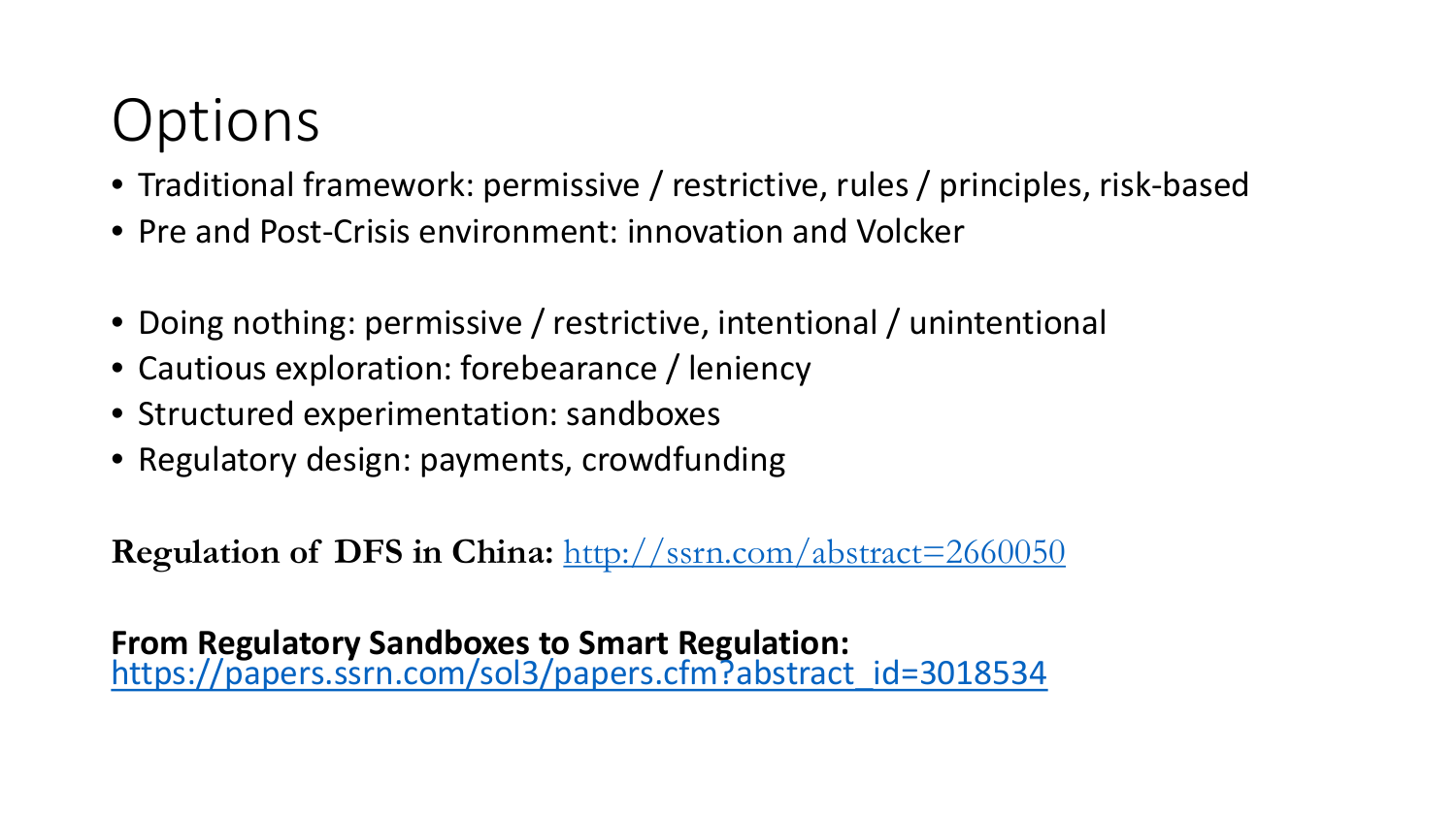#### **Trend**

Comparatively to Fintech, RegTech has been growing very rapidly within the last 12 months raising the necessity to define the topic and its scope of applicability

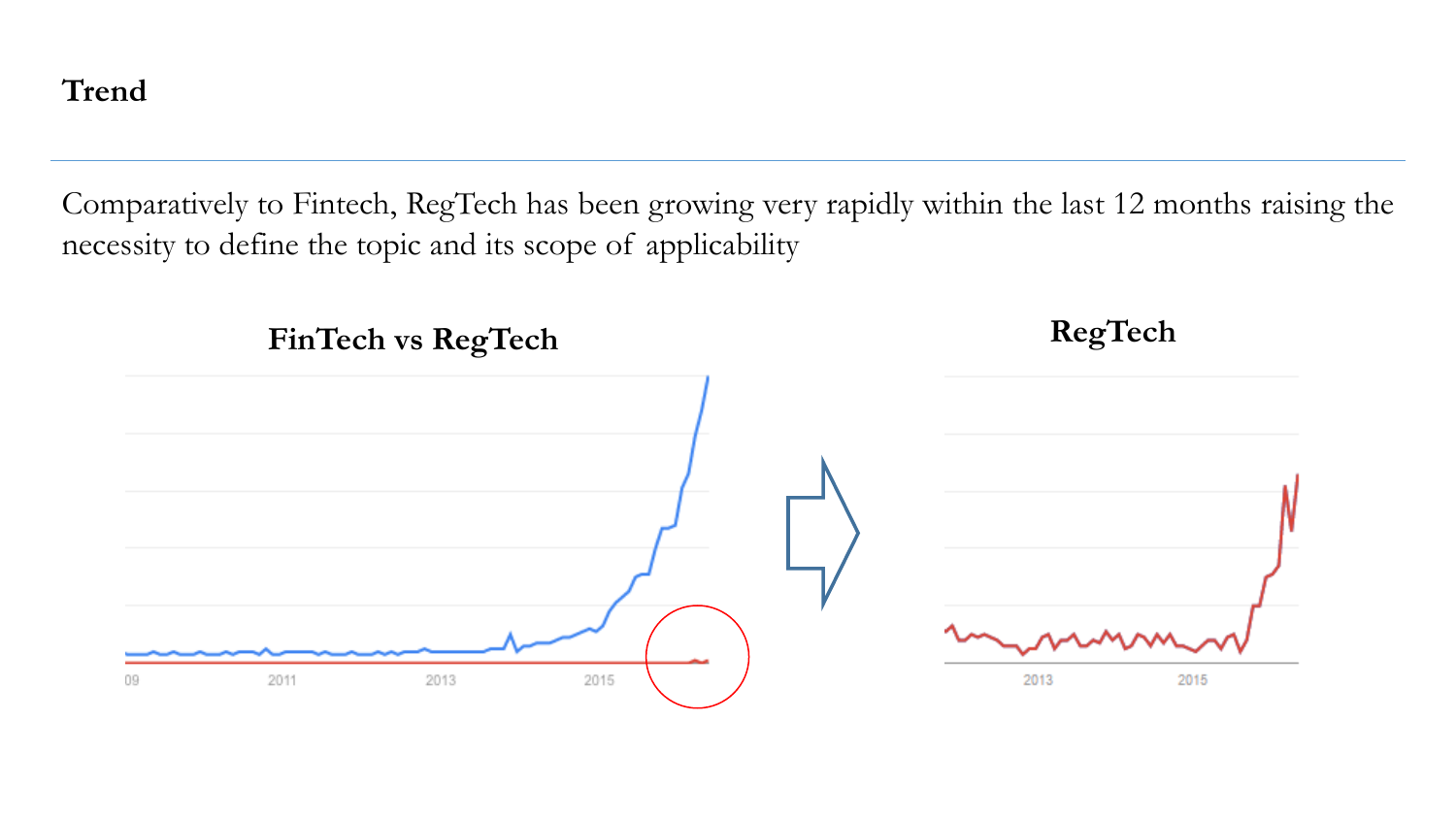### **Definitions**

**RegTech** (contraction of 'regulatory' and 'technology'): the use of technology to address regulatory and compliance requirements more effectively and efficiently

Examples:

- Electronic KYC
- Fraud monitoring
- Automatic Clearing Registry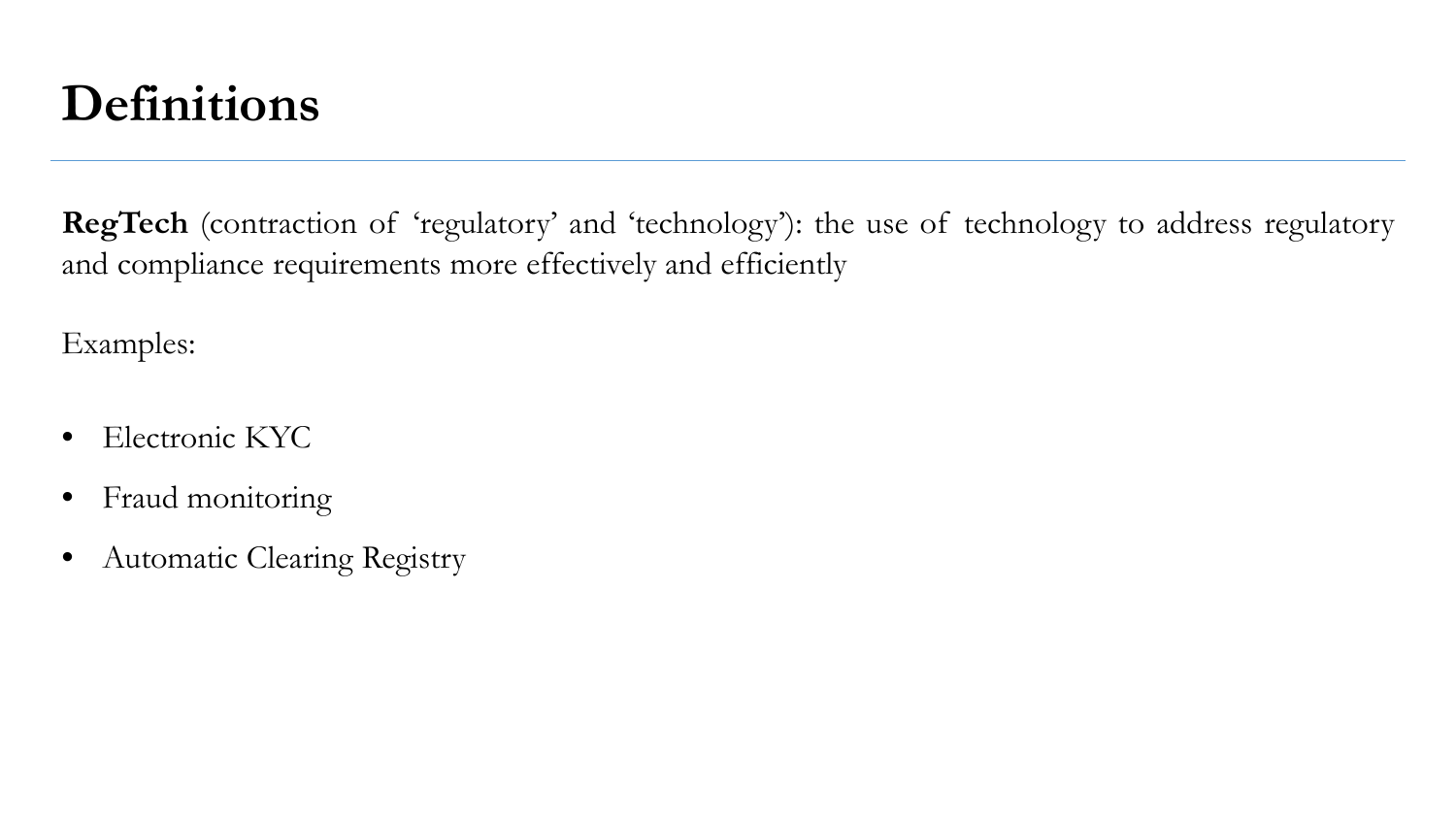# **RegTech and the Reconceptualisation of Financial Regulation** SSRN:<http://ssrn.com/abstract=2847806>

**RegTech digital disruption is not just about greater efficiency in existing processes but new processes altogether.**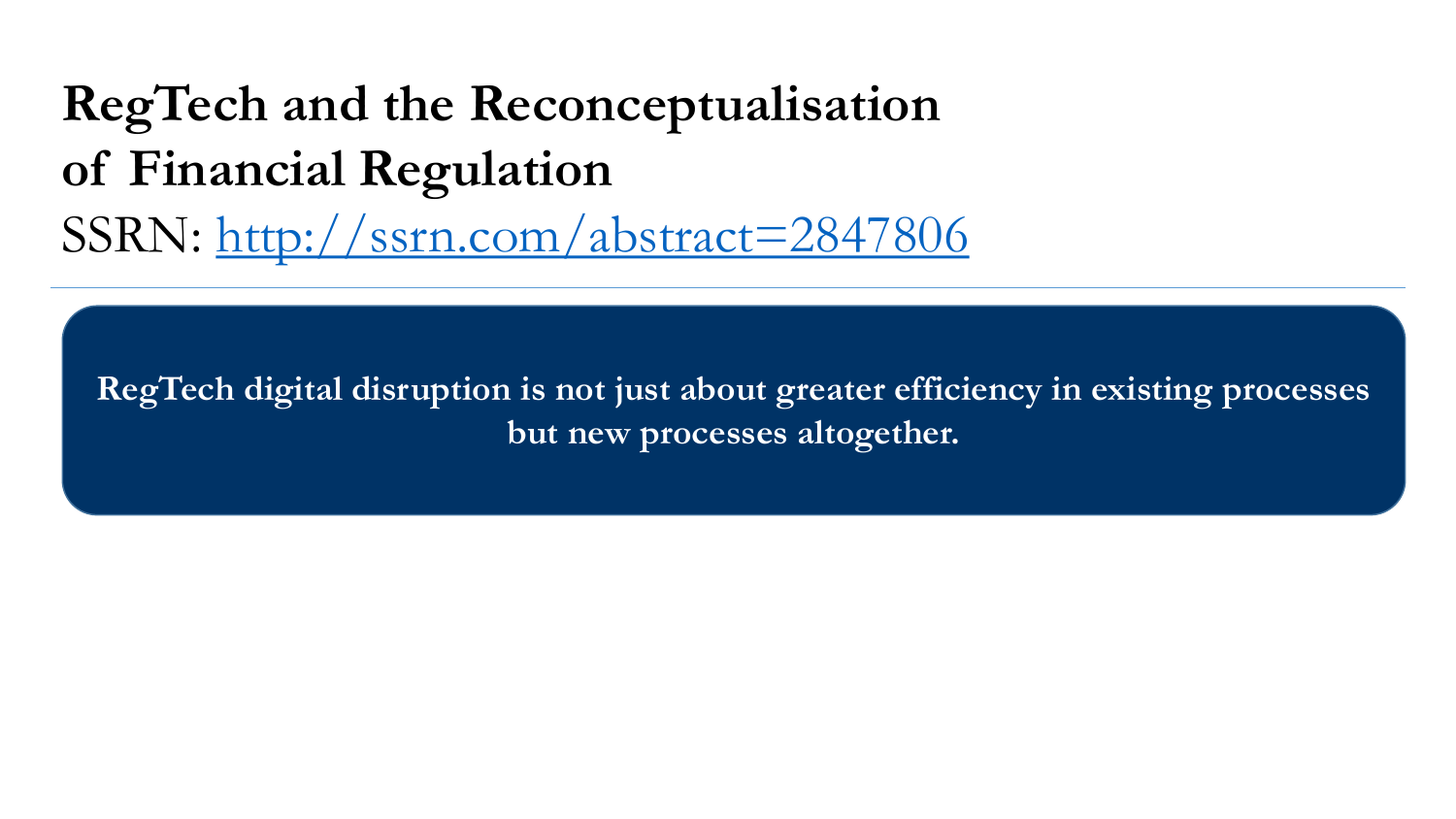### **Evolution of RegTech**



**The financial system is on the edge of moving from being based on Know-Your-Customer (KYC) principles to a Know-Your-Data (KYD) approach.**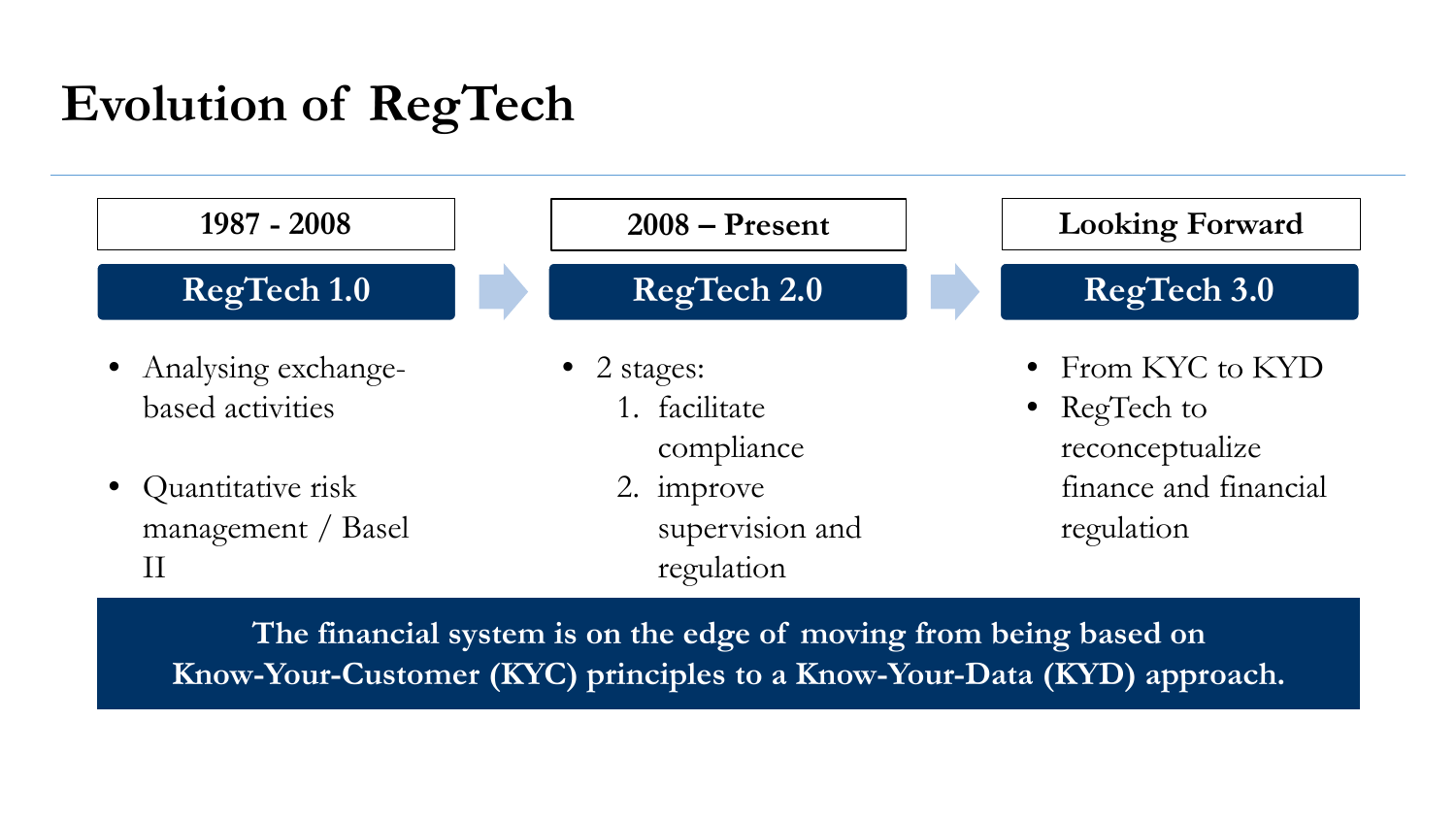## **RegTech encompasses industry and regulators**

**Financial institutions**  and industry

- Major drivers of RegTech development
- Demand efficient tools to deal with regulatory and compliance demands
- Global firms developing centralized risk management

• Lag in regulator adoption relative to private sector

#### **Start-ups**

• Incentives to trade offdata for faster market entry

• Yet need to develop systems to deal with rivers of new data and cybersecurity

• Automation of reporting and compliance more aligned with lean business model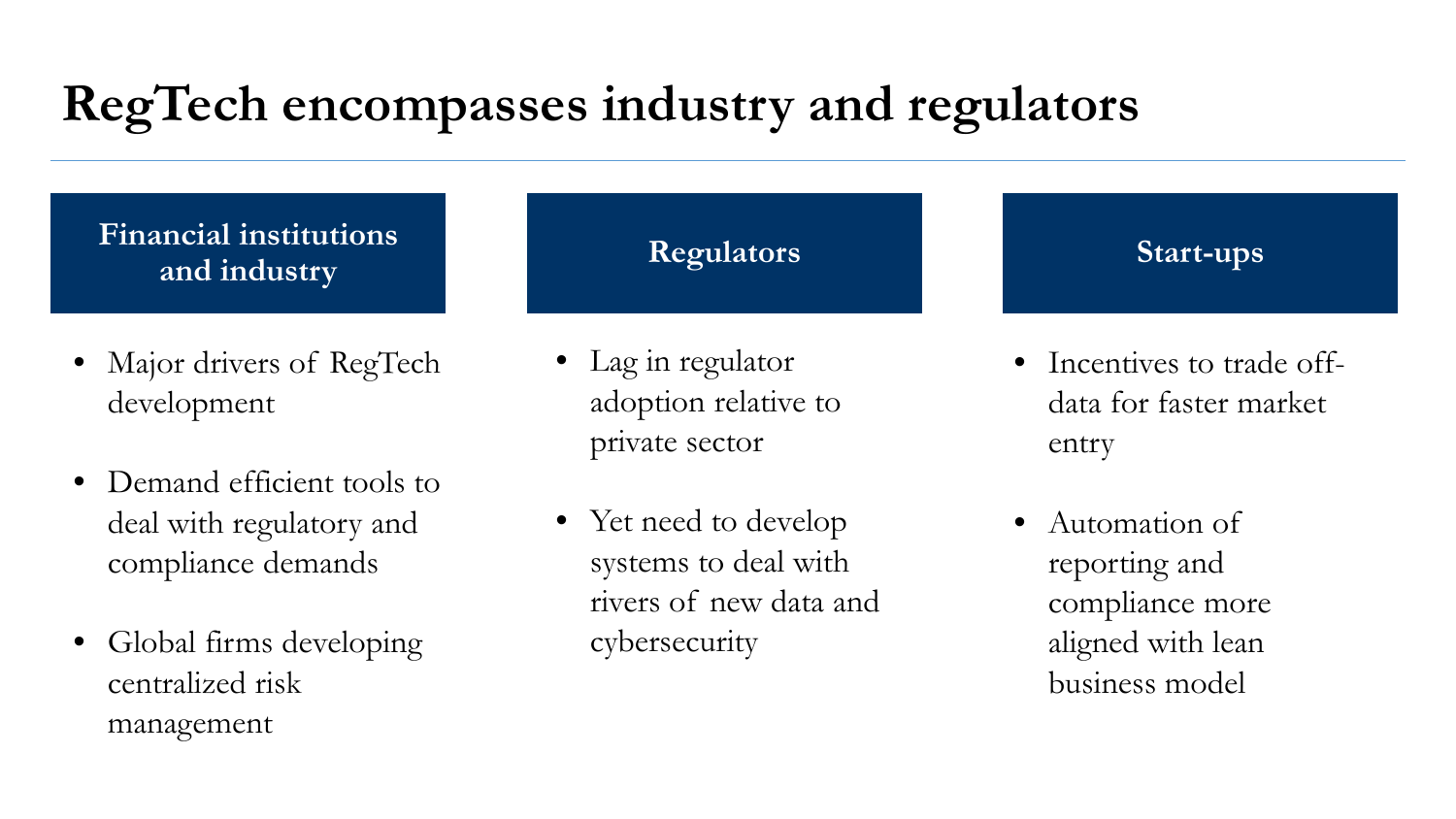### Application : For Banks – MFID II

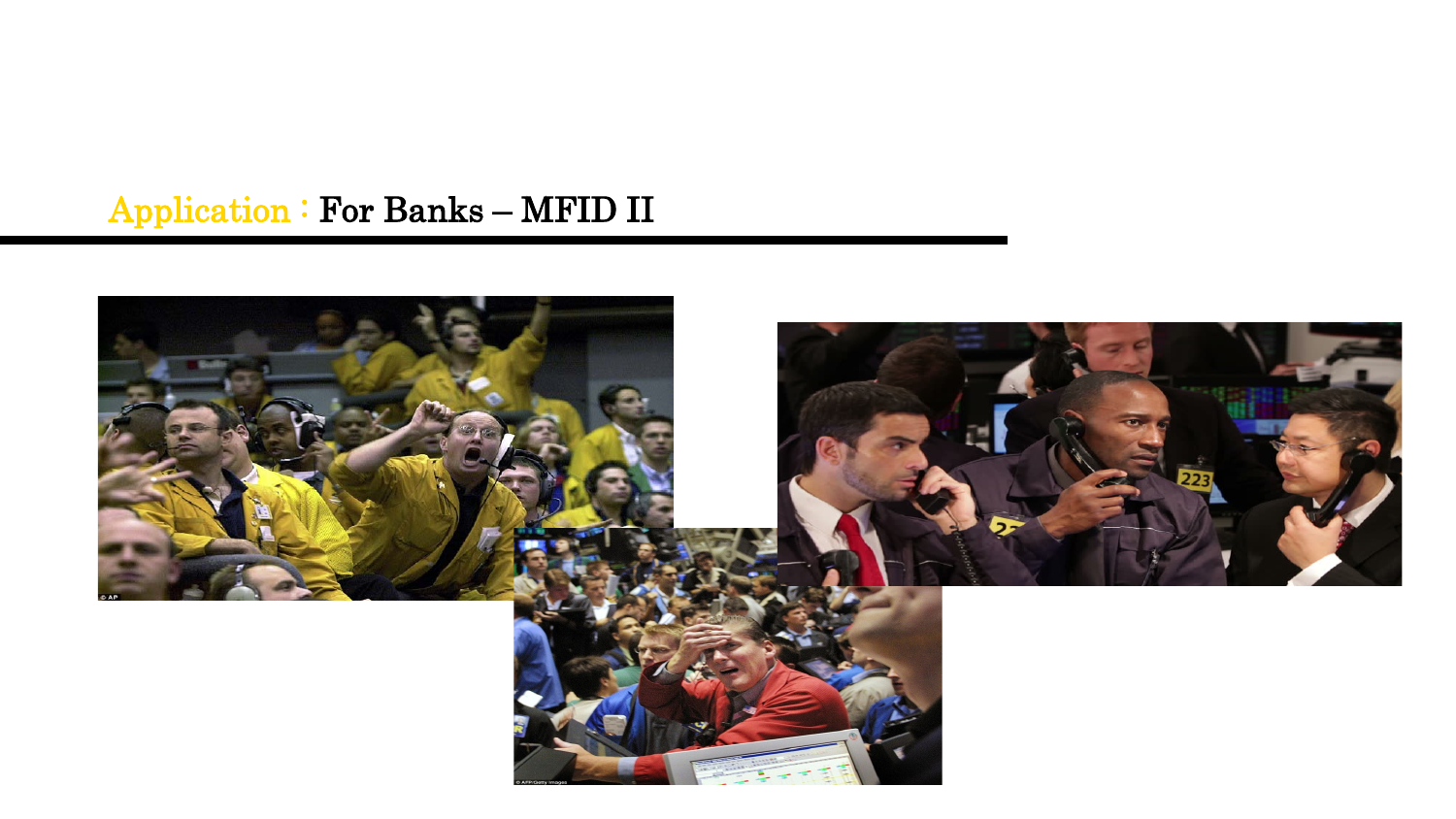#### Application: For Regulators – Stock Prices

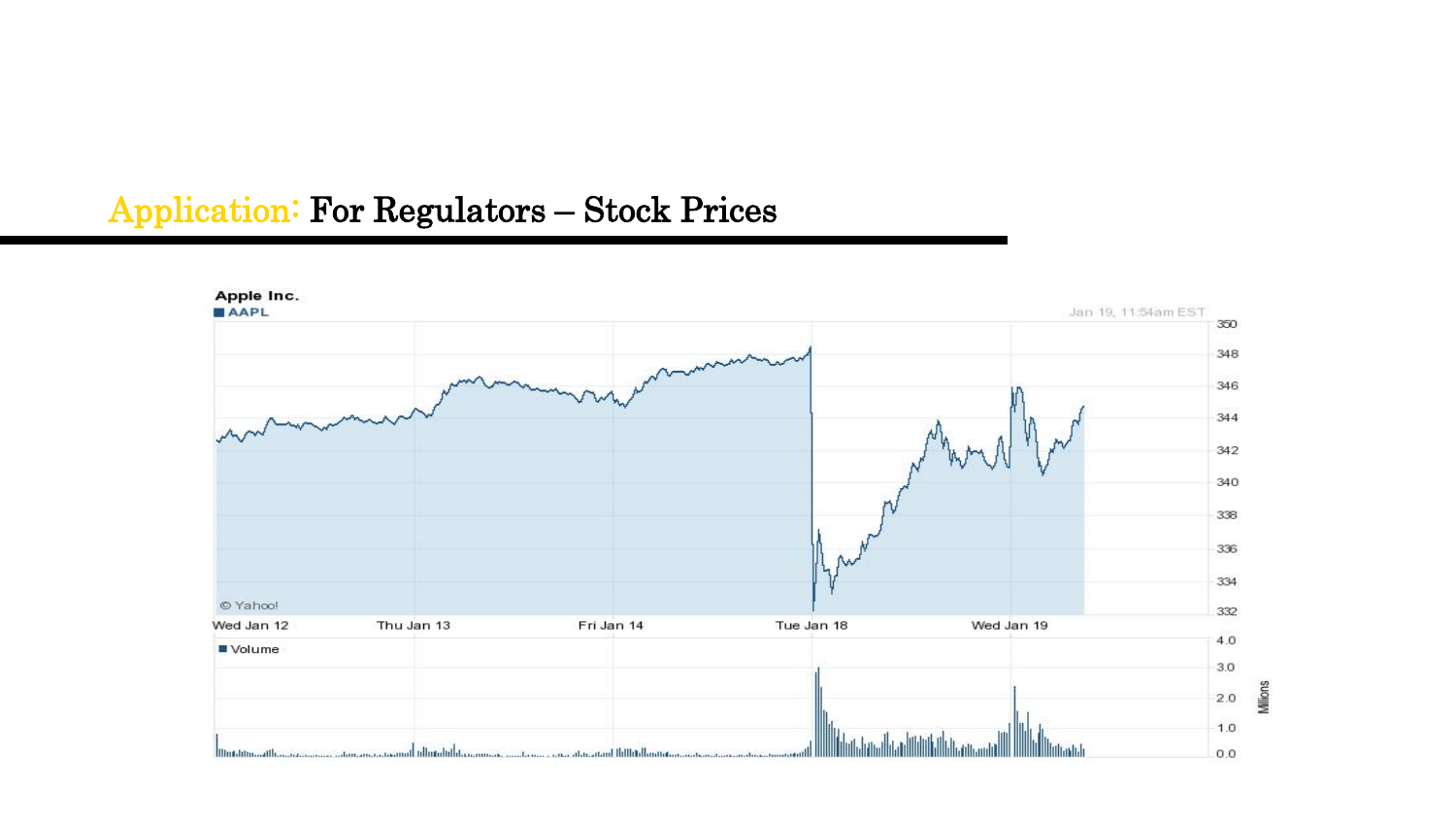## **Regulators in detail**

#### **Big Data**

- Need to develop IT capabilities and systems to monitor and analyze new regulatory datasets
- Opportunity for collaboration between regulators and academia

#### **Cybersecurity**

- Digital transformation of finance industry has made it more vulnerable to attack, theft and fraud
- Data abundance may not create the right incentive for firms to enhance their cybersecurity
- Clear example of how FinTech demands RegTech

#### **Macroprudential policy**

- Seeks to use massive amounts of data to identify patterns and reduce severity of financial cycle
- Greatest potential for RegTech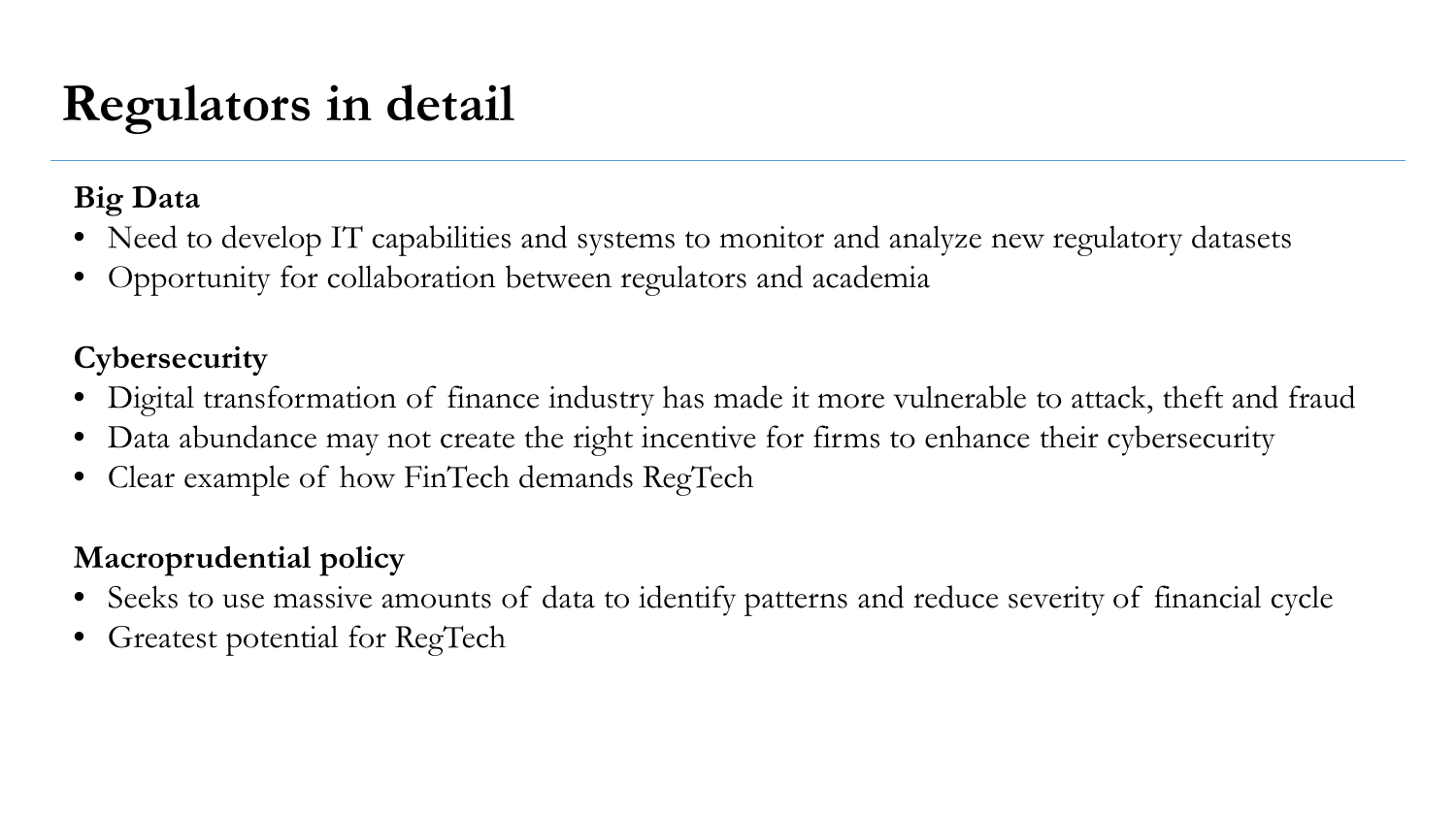### **Moving towards a paradigm shift**

Over the past 50 years the application of technology within regulation has changed dramatically. The transformative potential of technology will only be fully captured by a **new and different regulatory framework.**

We argue that RegTech:

- Cannot be seen as a mere subset of FinTech as broader than finance
- Is more than an efficiency tool
- Will play a critical role in the impending paradigm shift in regulation
- Has potential for application in a wide range of contexts, such as environmental compliance, in oyster farming for example.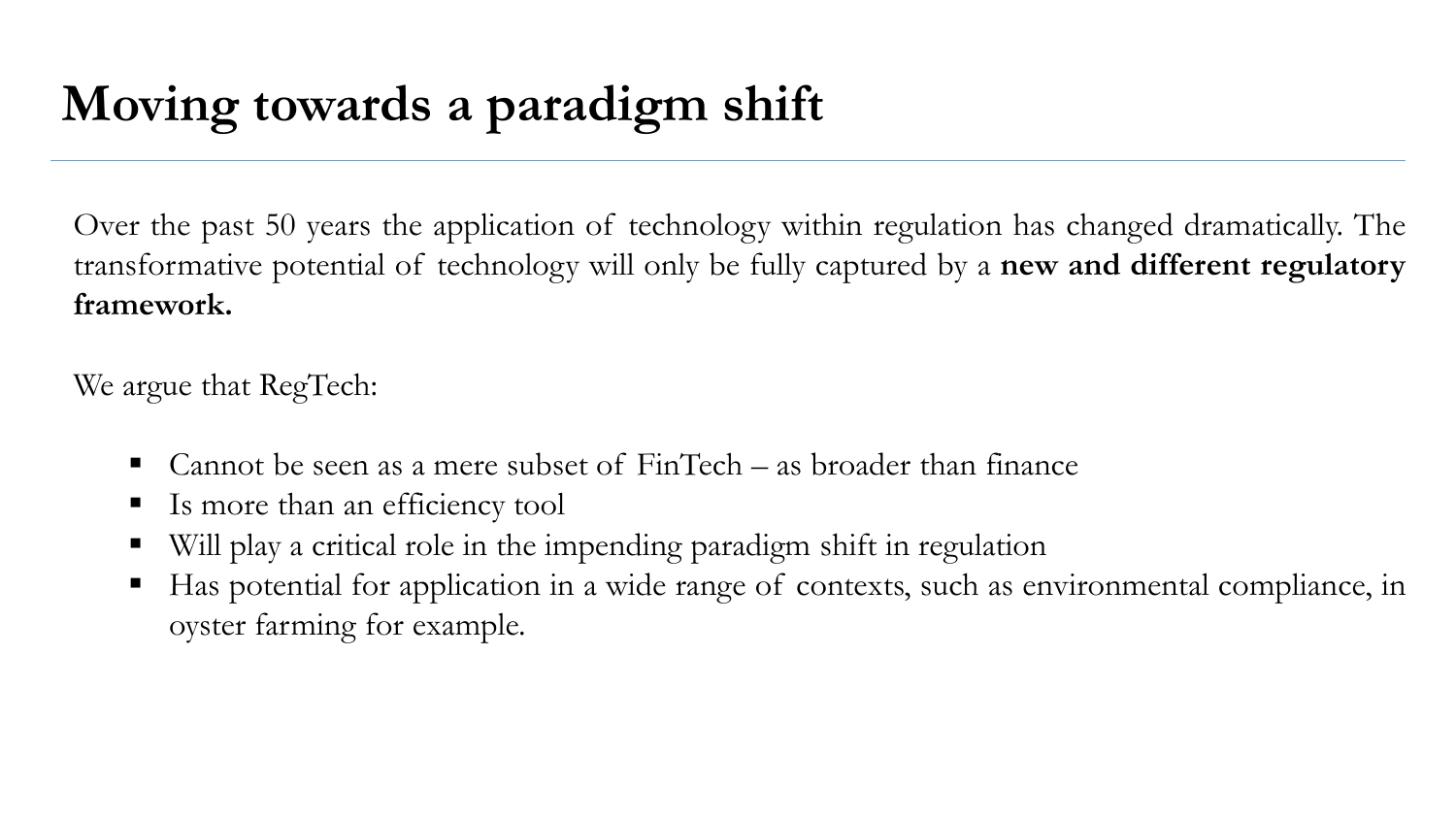# **Dream**

"I have a dream. It is futuristic, but realistic. It involves a Star Trek chair and a bank of monitors. It would involve tracking the global flow of funds in close to real time (from a Star Trek chair using a bank *of monitors), in much the same way as happens with global weather systems and global internet traffic. Its centerpiece would be a global map of financial flows, charting spill-overs and correlations."*

**Andy Haldane.** *Chief Economist Bank of England*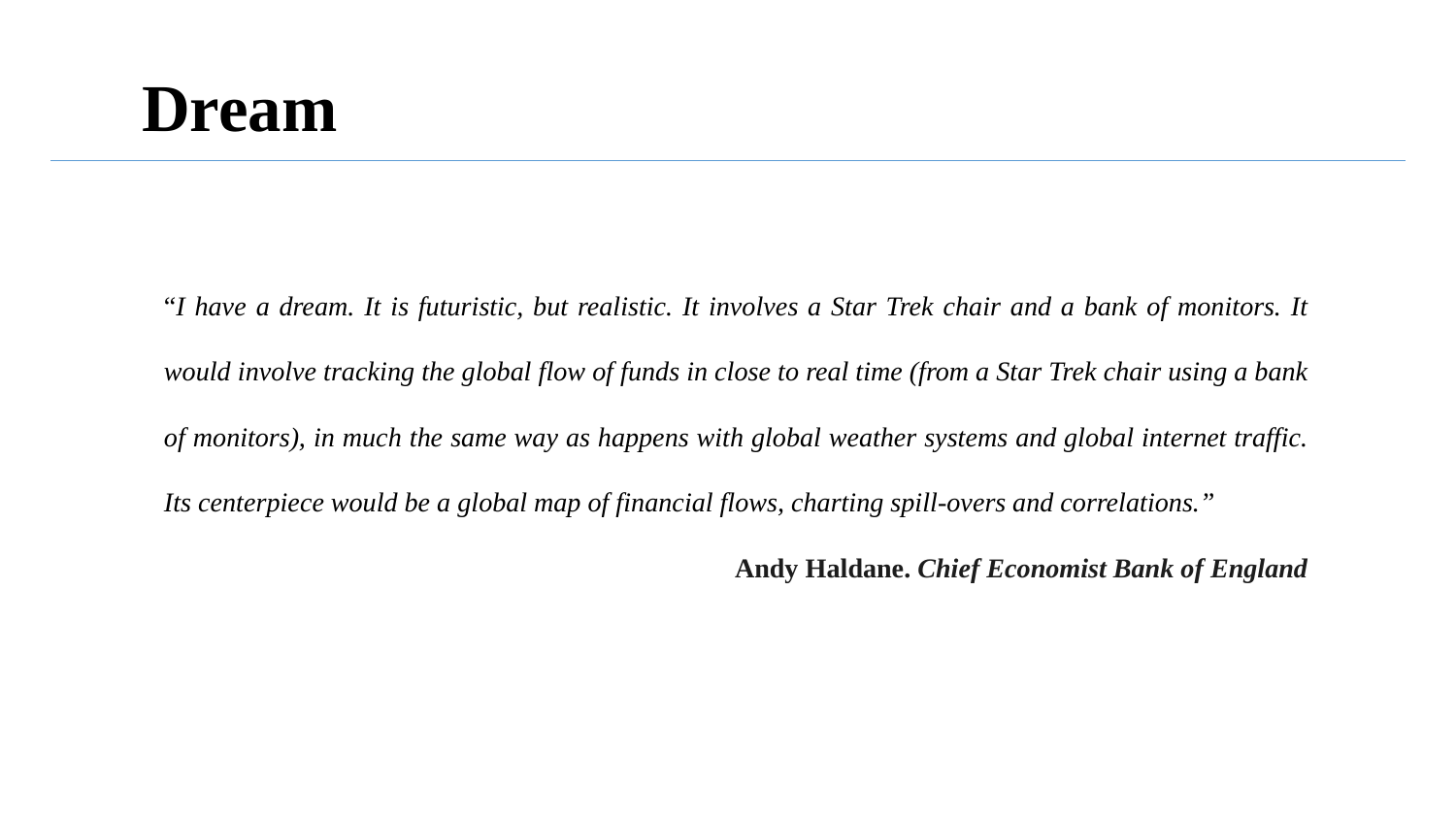# **FinTech requires RegTech**

- Digitisation and datafication of compliance, risk management and regulation
- Building a new framework requires a sequenced approach:
	- 1. Focus on building 21st century **infrastructure** to support market functions
	- 2. Develop **appropriate regulatory responses** to FinTech innovation
		- Need to apply graduated regulatory requirements to firms based on their level of risk
	- 3. Consider **regulatory sandboxes** as an opportunity to test new approaches

Challenges: **Distributed Ledger Technology and Distributed Liability:** [https://papers.ssrn.com/sol3/papers.cfm?abstract\\_id=3018214](https://papers.ssrn.com/sol3/papers.cfm?abstract_id=3018214)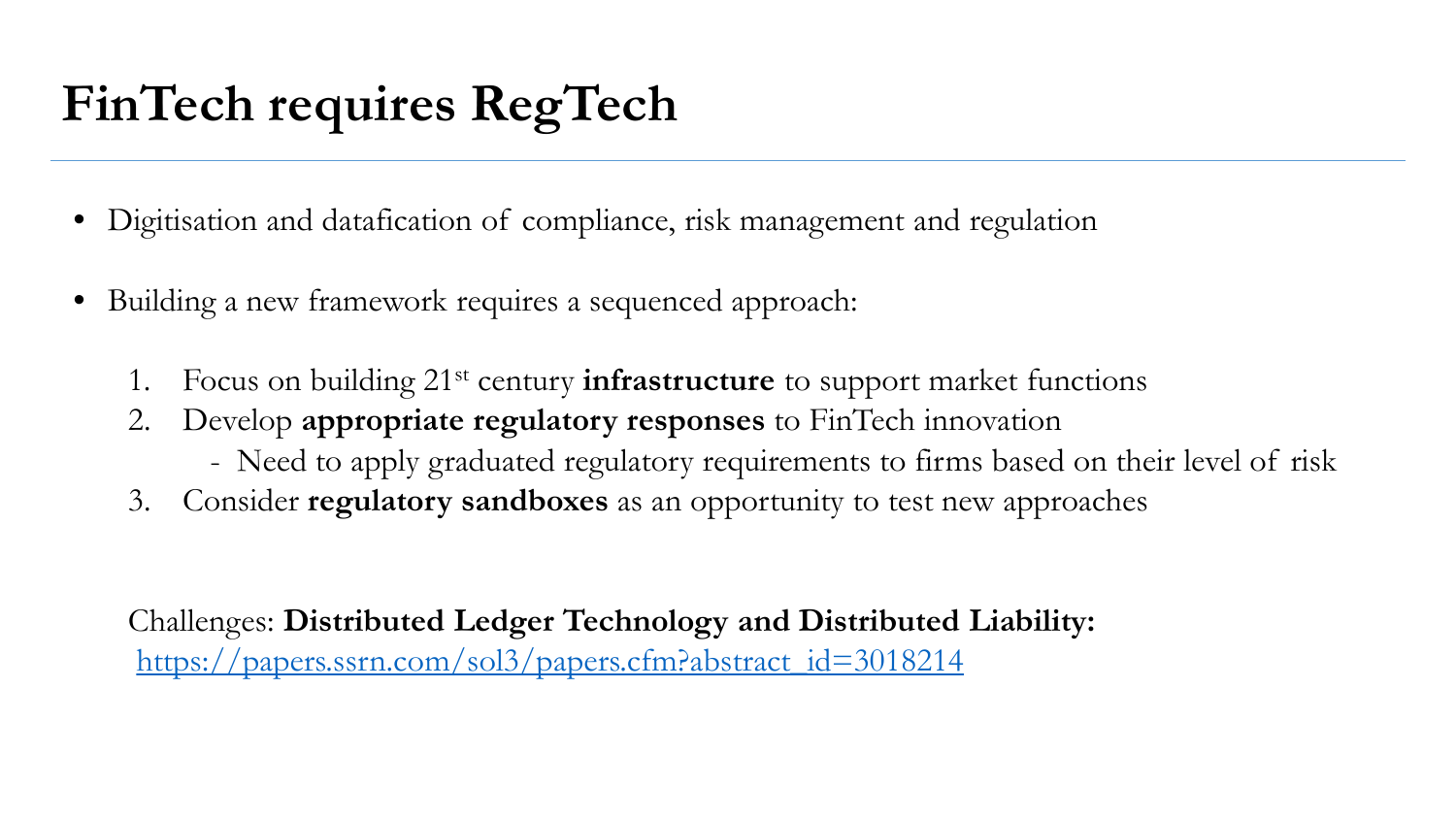### **Case Study: India Stack**

#### Presence-Less

Unique digital biometric identity

#### Paper-Less

Electronic documentation protected by digital signature and storage

#### Cash-Less

Single interface to all interconnected payments platform

#### Consent

Consent-enabled data sharing framework

#### **VISION IMPACT**

1,000% Efficiency Gain for end-to-end account creation :

|             | <b>Bank</b>     | <b>Prepaid Card</b><br><b>Issuer</b> |
|-------------|-----------------|--------------------------------------|
| Days        | 14-30 days      | $1 - 2$ days                         |
| Time        | $70 - 91$ min   | $6 - 20$ min                         |
| Costs (USD) | $US5 5.2 - 8.7$ | $US5 0.34 - 1.6$                     |

Re-aligns economic viability of financial inclusion delivery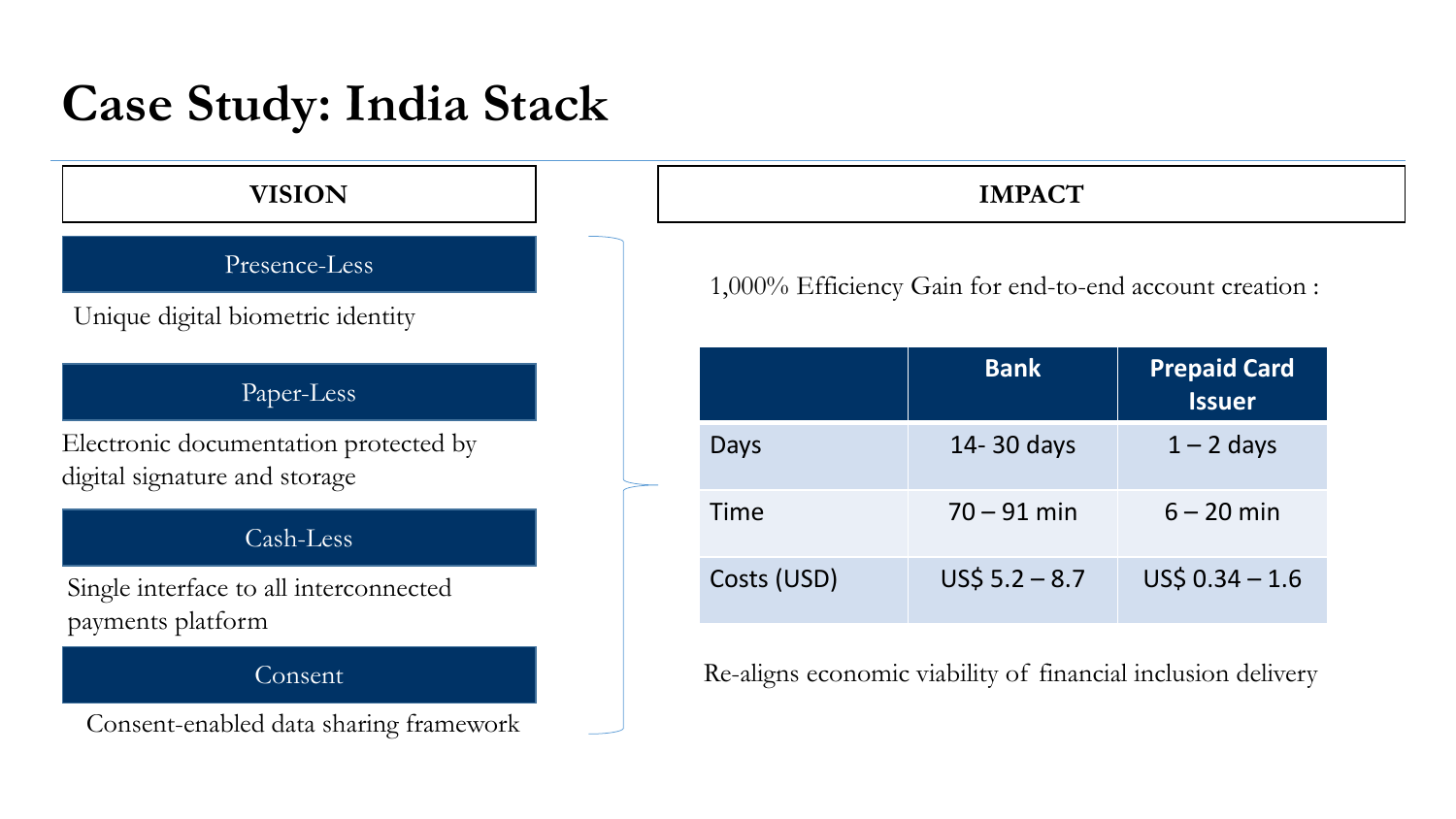# **Asian fragmentation**

Unlike the US and EU markets that are more homogeneous in their composition, the Asian market remains fragmented, limiting the rapid scalability of certain FinTech businesses (*eg cross-border payments*).

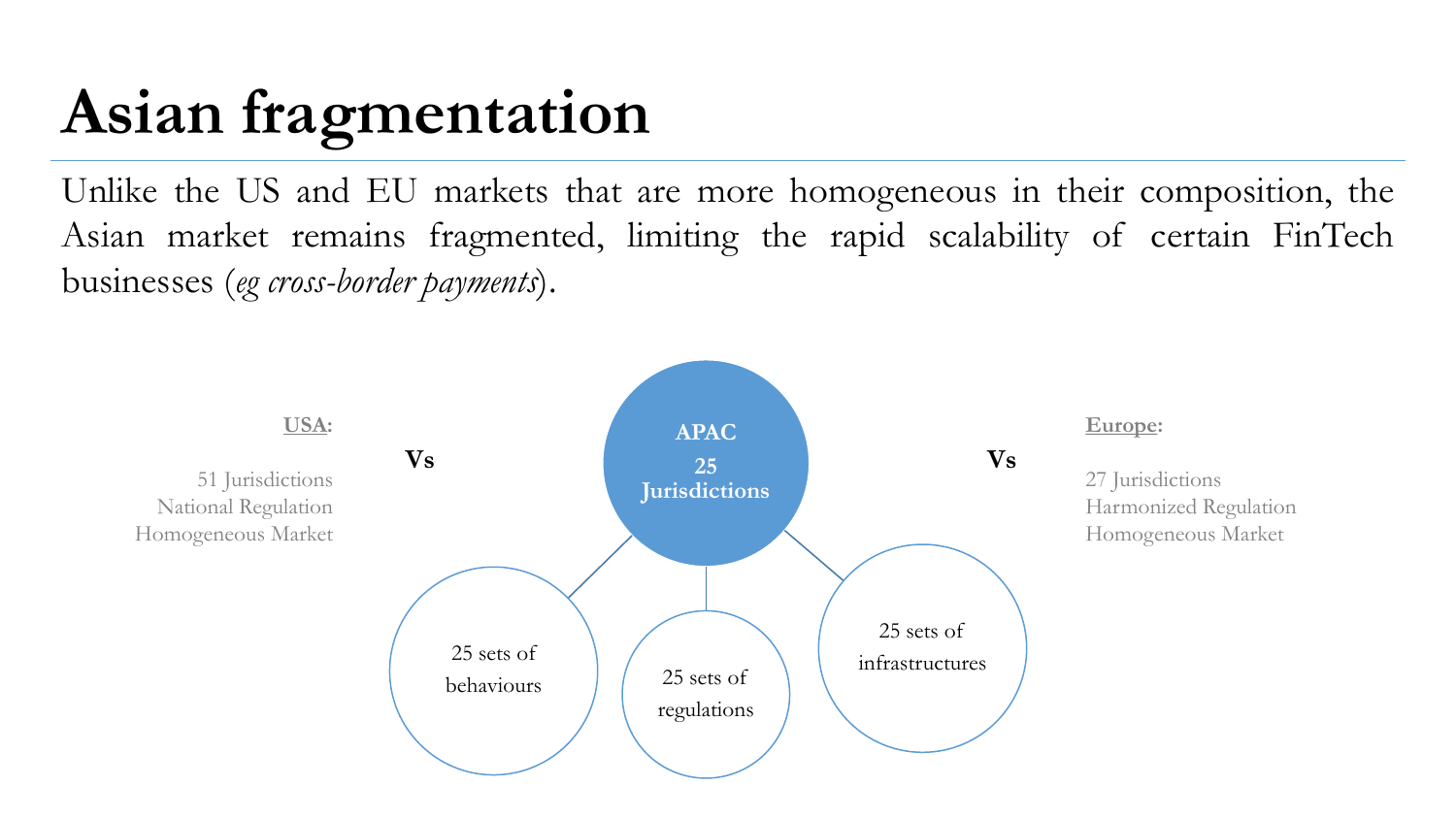# Looking forward

- Information and monitoring FSB (2017)
- Systems design
- Digitisation
- Datification